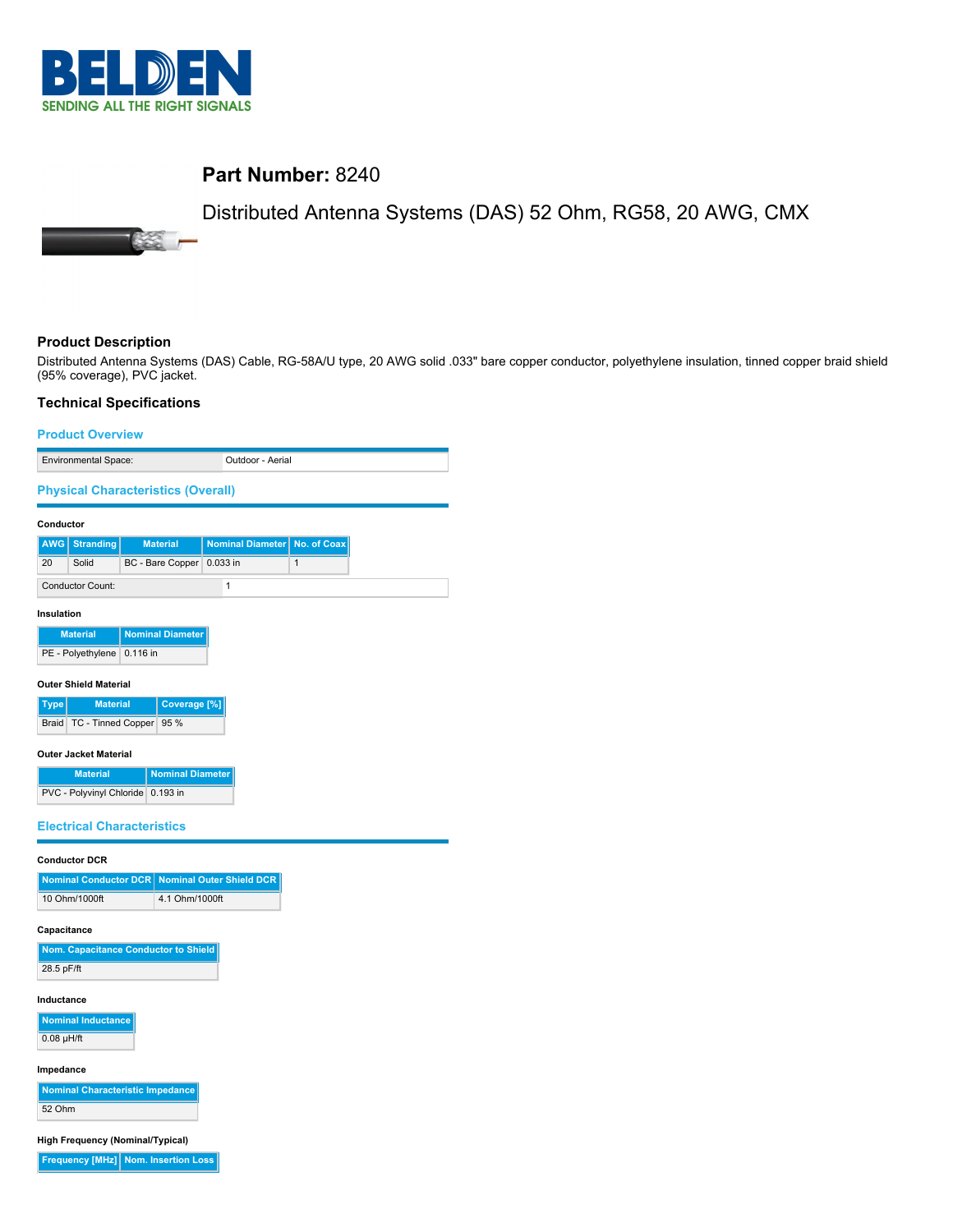| 1 MH <sub>z</sub>    | $0.3$ dB/100ft |
|----------------------|----------------|
| $10$ MH <sub>z</sub> | 1.1 dB/100ft   |
| 50 MHz               | $2.5$ dB/100ft |
| <b>100 MHz</b>       | 3 8 dB/100ft   |
| 200 MHz              | $56$ dB/100ft  |
| 400 MHz              | 8.4 dB/100ft   |
| 700 MHz              | 11 7 dB/100ft  |
| 900 MHz              | 13.7 dB/100ft  |
| 1000 MHz             | 14 5 dB/100ft  |

## **Delay**

|              | Nominal Delay Nominal Velocity of Propagation (VP) [%] |
|--------------|--------------------------------------------------------|
| $1.54$ ns/ft | 66 %                                                   |

### **Power Rating**

|           | <b>Frequency [MHz] Max. Power Rating [W]</b> |
|-----------|----------------------------------------------|
| 50 MHz    | 530 W                                        |
| 100 MHz   | 350 W                                        |
| 400 MHz   | 160 W                                        |
| 1.000 MHz | 90 W                                         |

### **Voltage**

| Non-UL Voltage Rating                    |                              | <b>UL Voltage Rating</b>                             |
|------------------------------------------|------------------------------|------------------------------------------------------|
| 1400 V RMS                               |                              | 300 V RMS (CMX), 30 V RMS (UL AWM Style 1354)        |
|                                          | 30 V RMS (UL AWM Style 1354) |                                                      |
| <b>Electrical Characteristics Notes:</b> |                              | Actual Impedance specification is 51.5 +/- 1.5 ohms. |

## **Temperature Range**

| UL Temp Rating:       | 80°C (UL AWM Style 1354) |
|-----------------------|--------------------------|
| Operating Temp Range: | -40°C To +75°C           |

## **Mechanical Characteristics**

| UV Resistance:                   | Yes           |
|----------------------------------|---------------|
| <b>Bulk Cable Weight:</b>        | 26 lbs/1000ft |
| Max Recommended Pulling Tension: | 47 lbs        |
| Min Bend Radius/Minor Axis:      | $2$ in        |

## **Standards**

| NEC/(UL) Specification:  | <b>CMX</b>    |
|--------------------------|---------------|
| CEC/C(UL) Specification: | <b>CMX</b>    |
| UL AWM Style:            | UL Style 1354 |
| <b>CPR Euroclass:</b>    | Eca           |
| RG Type:                 | 58A/U Type    |

# **Applicable Environmental and Other Programs**

| EU Directive 2000/53/EC (ELV):        | Yes                           |
|---------------------------------------|-------------------------------|
| EU Directive 2003/96/EC (BFR):        | Yes                           |
| EU Directive 2011/65/EU (ROHS II):    | Yes                           |
| EU Directive 2012/19/EU (WEEE):       | Yes                           |
| EU Directive Compliance:              | EU Directive 2003/11/EC (BFR) |
| EU CE Mark:                           | No                            |
| EU RoHS Compliance Date (yyyy-mm-dd): | 2004-01-01                    |
| CA Prop 65 (CJ for Wire & Cable):     | Yes                           |
| MII Order #39 (China RoHS):           | Yes                           |

# **Suitability**

| Suitability - Aerial:              | Yes - Black only, when supported by messenger wire |
|------------------------------------|----------------------------------------------------|
| Suitability - Burial:              | No                                                 |
| Suitability - Hazardous Locations: | No                                                 |
| Suitability - Indoor:              | Yes                                                |